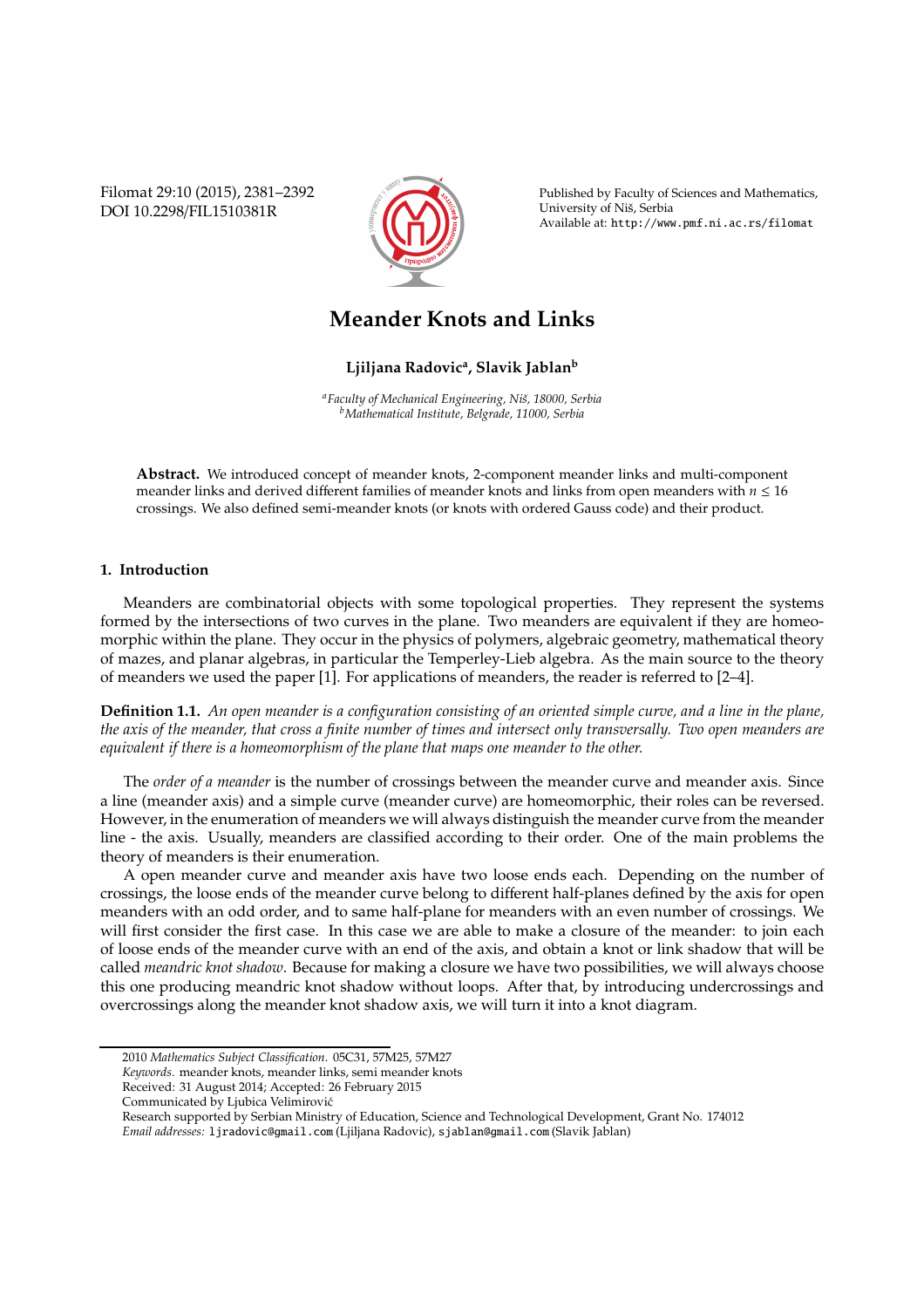### **Definition 1.2.** *An alternating knot which has a minimal meander diagram is called meander knot.*

For representing meanders we will use their corresponding arch configurations.

**Definition 1.3.** *An arch configuration is a planar configuration consisting of pairwise non-intersecting semicircular (or piecewise-linear) arches lying on the same side of an oriented line, arranged such that the feet of the arches are equally spaced along the line (Definition 1.1.1 [1]).*

Arch configurations play an essential role in the enumerative theory of meanders. They are used to obtain the canonical representatives of meanders that are used in subsequent constructions. They also have a natural link to the Temperley-Lieb algebra. A meandric system is the superposition of an ordered pair of arch configurations of the same order, with the first configuration as the upper configuration, and the second as the lower configuration.

The meanders enumeration problem started to be considered after work by Poincare on differential geometry. The modern study of this problem is inspired by Arnold in [2]. If the intersections along the axis are enumerated by 1, 2, 3, ..., *n* every open meander can be described by a meander permutation of order *n*: the sequence of *n* numbers describing the path of the meander curve. For example, the open meander (Fig. 1a) is coded by the meander permutation  $(1, 10, 9, 4, 3, 2, 5, 8, 7, 6)$ . Hence, enumeration of open meanders is based on the derivation of meander permutations. Meander permutations play an important role in the mathematical theory of mazes [5]. In every meander permutation alternate odd and even numbers, i.e., to the upper and lower arch configuration correspond sequences of opposite parity. However, this condition does not completely characterize meander permutations. E.g., the sequence (1, 4, 3, 6, 5, 2) is not a meander permutation, since it not satisfies planarity condition: arc  $(1, 4)$  and  $(3, 6)$  will produce a nugatory crossing (Fig. 1b). Hence, the most important property of meander permutations is that all arcs must be nested, in order to not produce nugatory crossings. Among different techniques to achieve this, the fastest algorithms for deriving meanders are based on encoding of arch configurations as words in the Dyck language. The description of Dyck language the reader can find in various sources, including Wikipedia (http://en.wikipedia.org/wiki/Dyck -language): it is the language of balanced strings of parentheses on the alphabet  $\{x, y\}$  which can be generated by the following rules:

$$
s \to e, \quad s \to xsys
$$

where *e* is empty word. Arch configurations of order *n* are in bijective correspondence with Dyck words of length 2*n*. E.g., to arch configuration from Fig. 1c corresponds the Dyck word  $(()()())))$ . Every open meander can be uniquely described by Dyck words corresponding to upper and lower arch configuration, with two additional symbols 1 for positions of loose ends. E.g., the open meander coded by the meander permutation (1, 10, 9, 4, 3, 2, 5, 8, 7, 6) (Fig. 1a) is defined by upper and lower Dyck word:  ${(((()))}\,, 1(())1(())$ . Algorithms for meander enumeration can be found in different sources (e.g., [9, 10]). For the derivation of open meanders we used the *Mathematica* program "Open meanders" by David Bevan (http://demonstrations.wolfram.com/OpenMeanders/) [11], which we modified in order to compute open meander permutations instead of Dyck words.

Obtained meander knots and links will be given by their Gauss codes, Dowker-Thisllethwaite codes, and Conway symbols [6–8]. All computations are made in the program "LinKnot" [8].

### **2. Meander knots**

Gauss codes of alternating meander knot diagrams can be obtained if to the sequence 1, 2, . . .*n* we add a meander permutation of order *n* (and/or its reverse), where *n* is an odd number and in the obtained sequence alternate the signs of successive numbers. E.g., from meander permutation  $(1, 8, 5, 6, 7, 4, 3, 2, 9)$ we obtain Gauss code

 $\{-1, 2, -3, 4, -5, 6, -7, 8, -9, 1, -8, 5, -6, 7, -4, 3, -2, 9\}$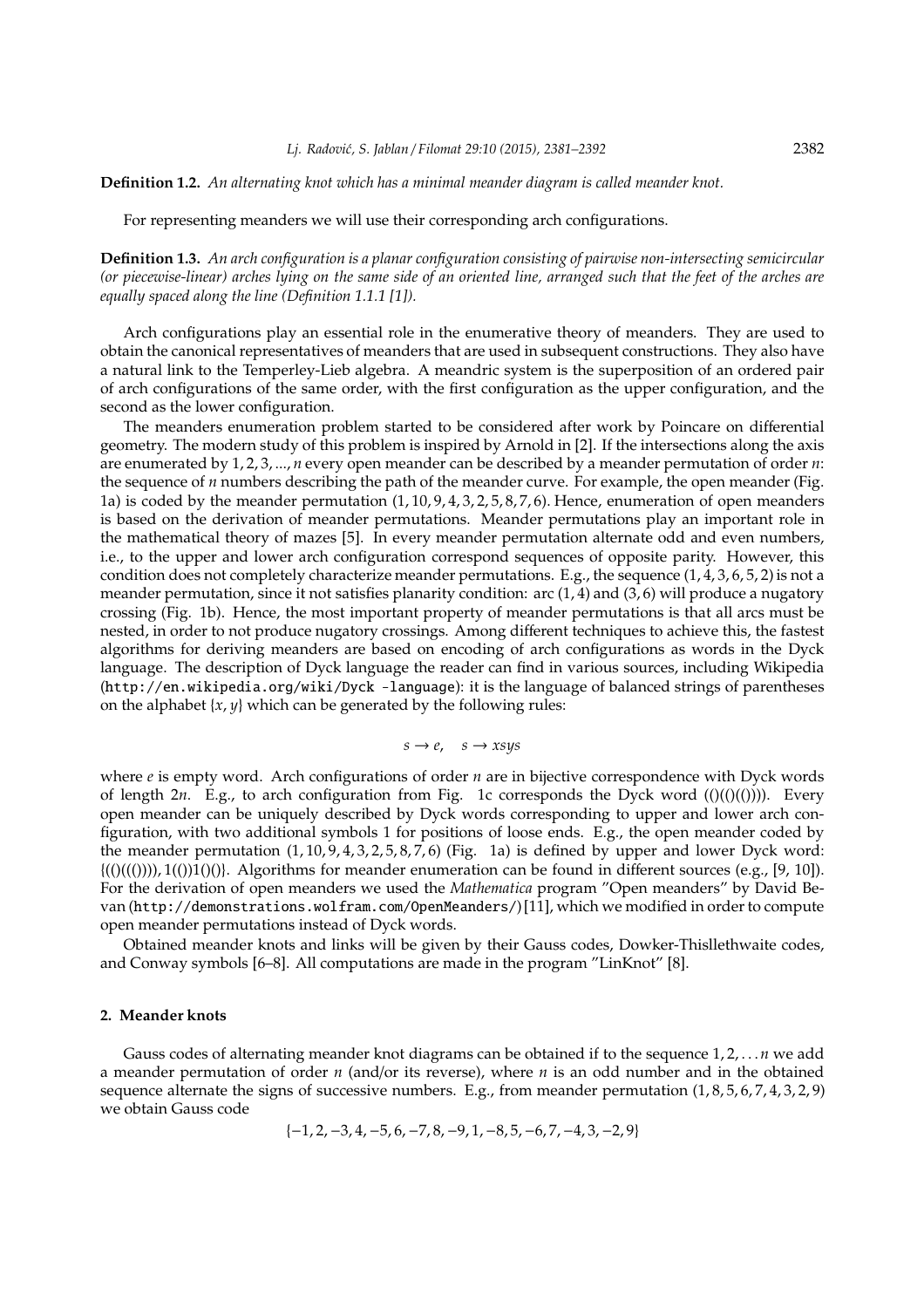*Lj. Radovi´c, S. Jablan* / *Filomat 29:10 (2015), 2381–2392* 2383



Figure 1: (a) Open meander given by meander permutation  $(1, 10, 9, 4, 3, 2, 5, 8, 7, 6)$ ; (b) non-realizable sequence  $(1, 4, 3, 6, 5, 2)$ ; (c) piecewise-linear upper arch configuration given by Dyck word  $(()((())$ ) $[1]$ .

which corresponds to rational alternating knot  $9<sub>7</sub>$  given by the Conway symbol 342. The same knot can be obtained from meander permutations  $(1, 8, 7, 6, 5, 2, 3, 4, 9)$  and  $(1, 8, 7, 4, 5, 6, 3, 2, 9)$ , giving Gauss codes

$$
\{-1, 2, -3, 4, -5, 6, -7, 8, -9, 1, -8, 7, -6, 5, -2, 3, -4, 9\}
$$

and

$$
\{-1, 2, -3, 4, -5, 6, -7, 8, -9, 1, -8, 7, -4, 5, -6, 3, -2, 9\},\
$$

which can be converted to Dowker-Thistlethwaite codes {{9}, {4, 12, 16, 18, 14, 2, 10, 8, 6}},{{9}, {4, 12, 16, 18, 14, 2, 10, 8, 6}}, and {{9}, {4, 12, 18, 16, 14, 2, 10, 6, 8}}, corresponding to 3 non-isomorphic minimal diagrams of the knot  $97 = 342$  (Fig. 2). The reverse of a meander permutation we add only if the absolute value of the last number of the first sequence is different from the absolute value of the first number of the second sequence, in order to avoid curls. However, if an alternating knot has an alternating minimal meander diagram, all its minimal diagrams are not necessarily meander diagrams. E.g., knot *K*11*a*192 = 3 1 2 1 2 2 has 10 non-isomorphic flype-equivalent minimal diagrams, but only two of them are meander diagrams. Hence, an alternating knot will be called *meander knot* if it has at least one minimal meander diagram. Every alternating meander diagram is a positive knot diagram. From every alternating diagram, by crossing changes we obtain (minimal and non-minimal) meander diagrams of different knots. Among meander knots we can also obtain non-prime meander knots, so our discussion we will restrict only to prime meander knot diagrams.



Figure 2: Non-isomorphic minimal meander diagrams of the knot  $97 = 342$ .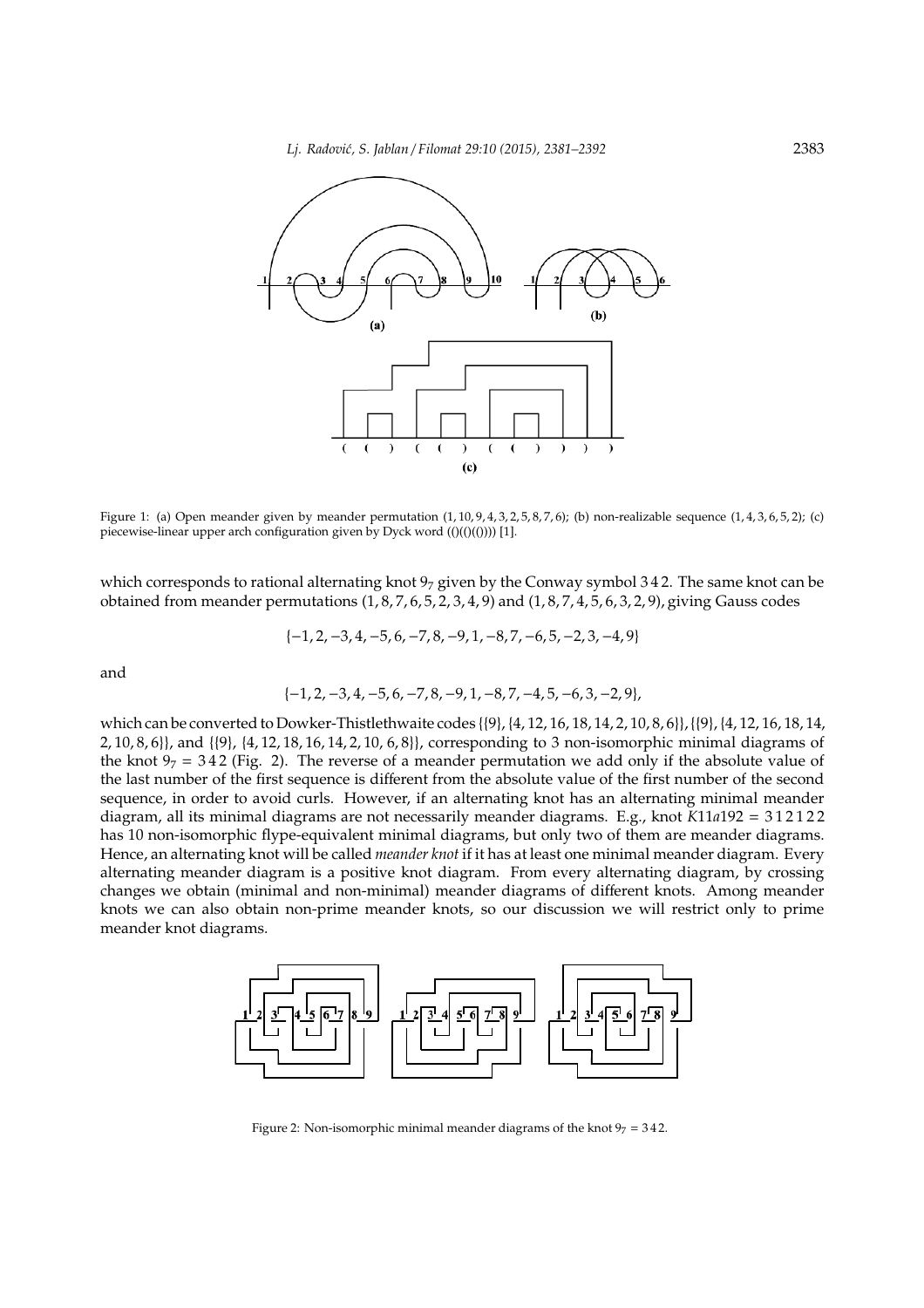The natural question which arises is: find all alternating meander knots with *n* crossings, where *n* is an odd number. In the following table is given the number of open meanders *OM* with *n* crossings and the number *AMK* of their corresponding alternating meander knots.

| n               | ОМ     | AMK            |
|-----------------|--------|----------------|
| 1               | 1      | 1              |
| $\overline{3}$  | 2      | 1              |
| $\overline{5}$  | 8      | $\overline{2}$ |
| 7               | 42     | 5              |
| 9               | 262    | 15             |
| 11              | 1828   | 52             |
| $\overline{13}$ | 13820  | 233            |
| 15              | 110954 | 1272           |

Alternating meander knots with at most  $n = 9$  crossings are illustrated in Fig. 3. Notice that alternating meander knots are organized in families. E.g., the family  $3_1 = 3$ ,  $5_1 = 5$ ,  $7_1 = 7$ ,  $9_1 = 9$ ,  $K11a367 = 11$ , ..., or the family of twist knots  $5_2 = 32$ ,  $7_2 = 52$ ,  $9_2 = 72$ ,  $K11a247 = 92$ , ... Since all arcs have an integer radius, for every alternating meander knot we can define its height: minimal vertical dimension of its minimal meander diagrams. This dimension is the same for all meander knots belonging to a family. Every meander diagram produces very nice checkerboard coloring (Fig. 4).



Figure 3: Alternating meander knots with at most  $n = 9$  crossings.

All the tables following this paper can be downloaded from the address: http://www.mi.sanu.ac.rs/vismath/meanderknottables.pdf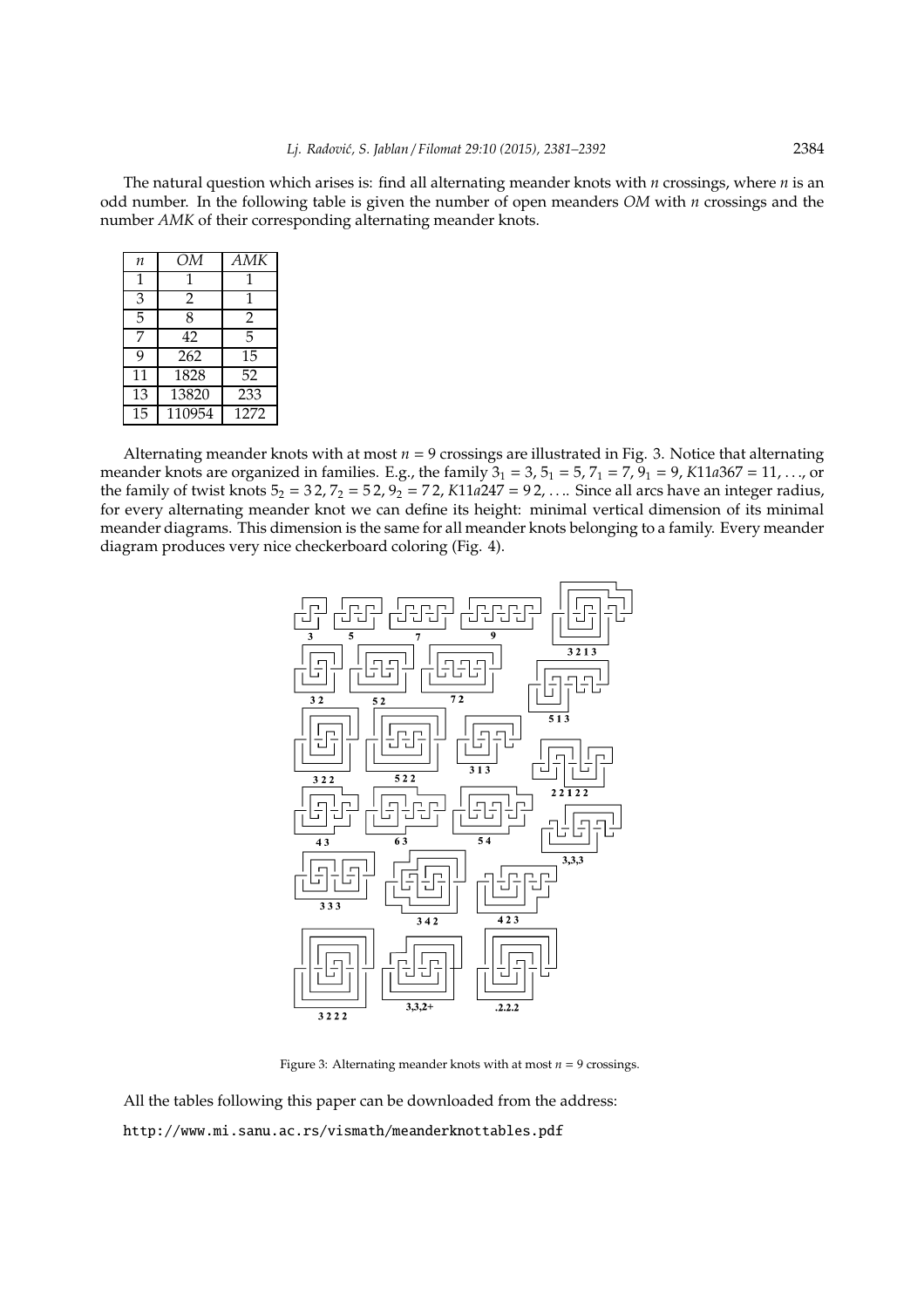

Figure 4: Checker-board colorings of meander diagrams of meander knots with at most *n* = 7 crossings.

In Table 1 are given all alternating meander prime knots with at most *n* = 11 crossing. Every knot is given by its standard symbol from Rolfsen book [7] or ordering number from "Knotscape", Conway symbol, Dowker-Thistlethwaite code of its meander diagram and short Gauss code. Short Gauss code means that Gauss code of every meander knot is beginning with the sequence (−1)*<sup>i</sup> i* (1 ≤ *i* ≤ *n*), followed by meander permutation part, so the first sequence is omitted.

We mentioned that all alternating meander knots are positive, but they represent a proper subset of all positive knots. E.g., the alternating positive knots  $K11a43 = 21, 21, 21, 2$ ,  $K11a123 = 6*2.220 : 20$ , *K*11*a*124 = 6<sup>\*</sup>21.2 : 210, *K*11*a*227 = 6<sup>\*</sup>2.21.2 : 20, and *K*11*a*329 = 8<sup>\*</sup>2 : 2 : .20 are not meander knots.

The following question can be posed about non-alternating knots with an odd number of crossings: which non-alternating knots have minimal meander diagrams. For  $9 \le n \le 11$  crossings their list is given in Table 2, where every knot is given by its standard symbol or the "Knotscape" ordering number, Conway symbol, meander Dowker-Thistlethwaite code and short Gauss code (i.e., its meandering part).

The next question is: which knots can be represented by non-minimal meander diagrams. E.g., figure-eight knot  $4_1 = 22$  can be represented by non-minimal meander diagram given by Gauss code {−1, 2, −3, −4, 5, 3,−2, 1, 4,−5} with *n* = 5 crossings (Fig. 5). This means that for every knot which is not meander knot (i.e., knot with a minimal meander diagram), and which can be represented by some nonminimal meander diagram we can define its *meander number*: the minimum number of crossings of its meander diagrams, where the minimum is taken over all its meander diagrams. However, we first need to check which knots have meander diagrams. Except alternating meander knots, we are sure that nonalternating knots with the same shadows will have the meander diagram, with some crossings changed from overcrossings to undercrossings or *vice versa*. The next step is to make all possible crossing changes in alternating minimal meander diagrams, i.e., in Gauss codes of alternating meander knots an see which knots will be obtained.

**Theorem 2.1.** *Every knot with at most n* = 9 *crossings has a meander diagram.*

## **Conjecture 2.2.** *Every knot has a meander diagram.*

For  $n = 10$  we have not succeeded to find meander diagrams for only three knots:  $10_{96} = .2.21.2$ ,  $10_{99} = .2.2.2 0.2 0$ , and  $10_{123} = 10^*$ .

In Table 3 are given non-alternating meander diagrams of all knots with  $n \leq 9$  crossings which are not alternating meander knots. As a representative of meander diagrams, for every knot is taken a nonalternating meander diagram with the minimal number of crossings. Every knot is given by its standard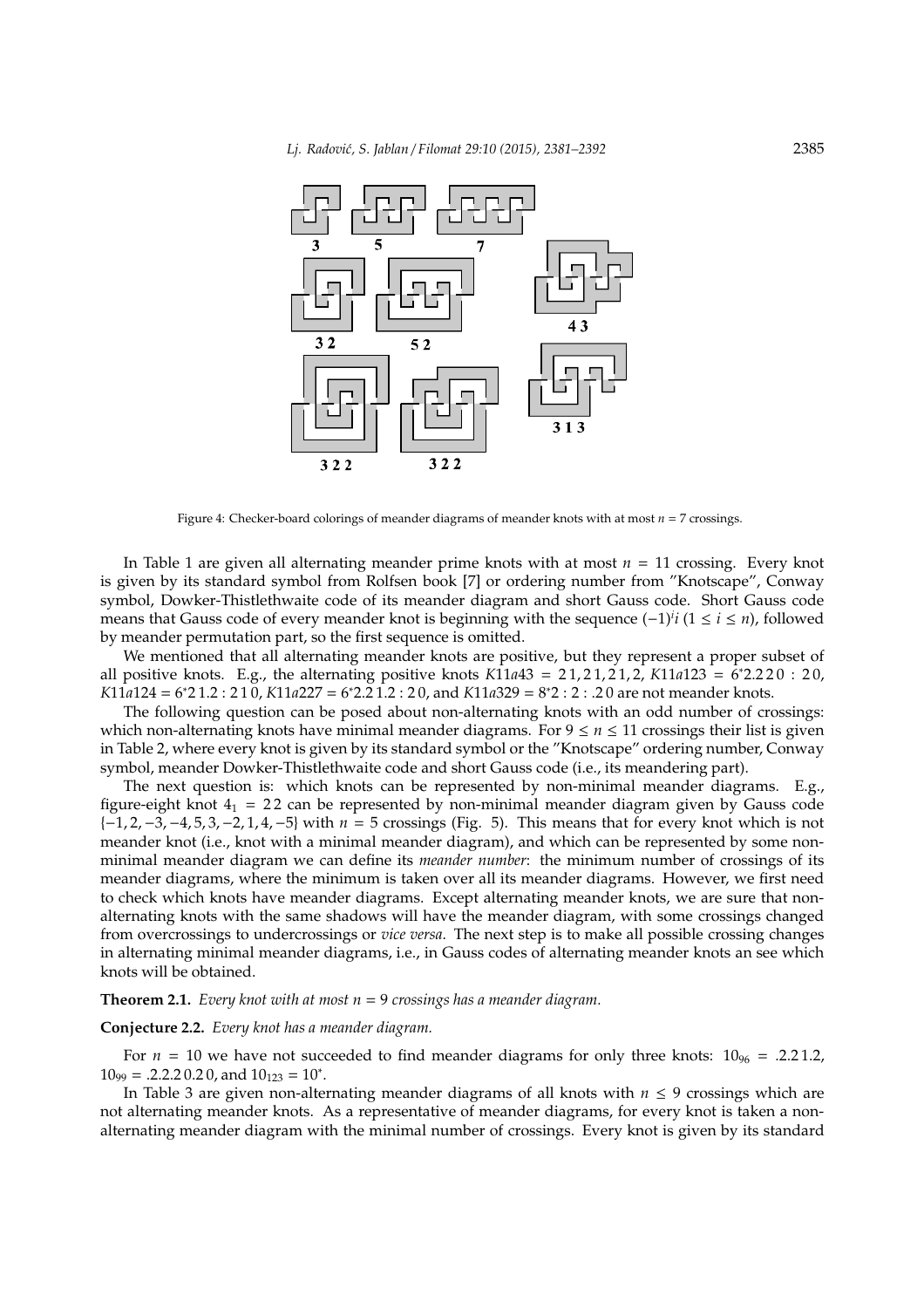

Figure 5: Non-minimal meander diagrams of knots  $4<sub>1</sub>$ ,  $6<sub>1</sub>$ ,  $6<sub>2</sub>$ ,  $6<sub>3</sub>$ ,  $7<sub>6</sub>$ , and  $7<sub>7</sub>$ .

symbol, Conway symbol, meander Dowker-Thisltlethwaite code, short Gauss code, and meander number. For non-alternating meander diagrams, short Gausse code is the meander part of the Gauss code, from which the complete Gauss code can be reconstructed: the first part of the complete code will be the sequence of the numbers from 1 to *n*, where each of them has the opposite sign then the same number from the given meander sequence. E.g., short Gauss code of the figure-eight knot is {3, −2, 1, 4, −5}, and its complete Gauss code will be {−1, 2, −3, −4, 5, 3, −2, 1, 4, −5}.

### **3. 2-component meander links**

Open meanders with an even number of crossings offer another interesting possibility: to join in pairs loose ends of the meander axis, and loose ends of the meander curve. As a result, we obtain a shadow of a 2-component link with one component in the form of a circle, and the other component meandering around it. Natural question is: which alternating links can be obtained from these shadows, and, in general: which 2-component links have meander diagrams. It is clear that every component has no self-intersections, so the set of 2-component meander link coincides with the set of alternating 2-component links with components without self-intersections, and all their minimal diagrams will preserve this property. Among meander links we can also obtain non-prime meander links, so our discussion we will restrict only to prime meander link diagrams. Every minimal diagram of a 2-component meander link is a meander diagram.

In the following table is given the number of open meanders *OM* with *n* crossings for even *n*, and the number *AML* of their corresponding alternating prime meander links.

| $\boldsymbol{n}$ | ОМ     | AML            |
|------------------|--------|----------------|
| $\overline{2}$   |        | 1              |
| 4                | 3      | 1              |
| 6                | 14     | $\overline{2}$ |
| 8                | 81     | 3              |
| $\overline{10}$  | 538    | 8              |
| $\overline{12}$  | 3926   | 17             |
| $\overline{14}$  | 30694  | 56             |
| 16               | 252939 | 202            |

In Table 4 is given the complete list of alternating meander links up to *n* = 12 crossings. Meander links are given by their symbols (up to *n* = 10 crossings), Dowker-Thisltlethwaite meander codes, and short Gauss codes, where the first sequence (−1)*<sup>i</sup> i* (1 ≤ *i* ≤ *n*) corresponding to the axis component is omitted, so every meander link is given by its corresponding meander permutation corresponding to the other component.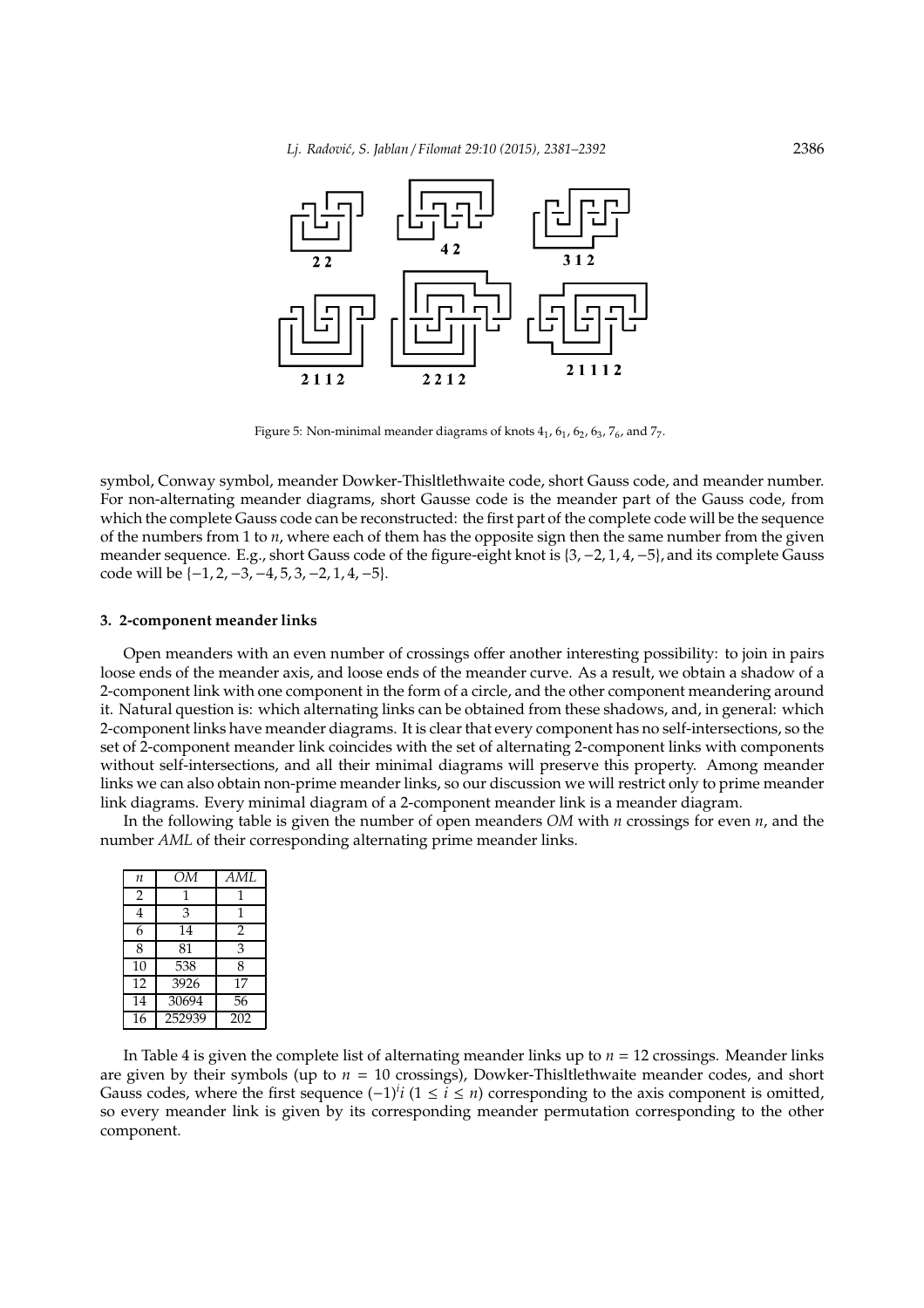

Figure 6: Meander links up to  $n = 10$  crossings.

Same as for knots, we can pose for 2-component links the natural question: which 2-component links have meander diagrams. From the definition of meander links it is clear that this will be links with both components which are unknots. Moreover, every component will have no self-crossings, i.e., it will be a shadow of a circle. In the case of alternating minimal meander diagrams, all such diagrams of a 2-component link will have this property. However, in the case of non-minimal meander diagrams, some links with an odd number of crossings can be represented by meander diagrams. Moreover, their minimal diagrams have components with self-intersections, but in their non-minimal meander diagrams none of components has self-intersections. E.g., Whitehead link  $5^2 = 212$  can be represented by non-minimal meander diagram with the Gauss code {{1, −2, 3, −4, −5, 6, −7, 8, 9, 10}, {−1,−6, 7, −8, −3, 4, 5, 2, −9,−10} with *n* = 10 crossings. In the same way, by crossing changes, we obtained non-minimal meander diagrams of 2-component links with an odd number of crossings:  $7^2_1$ ,  $7^2_2$ ,  $7^2_3$ ,  $7^2_6$ ,  $9^2_1$ ,  $9^2_2$ ,  $9^2_3$ ,  $9^2_4$ ,  $9^2_5$ ,  $9^2_6$ ,  $9^2_7$ ,  $9^2_8$ ,  $9^2_9$ ,  $9^2_1$ ,  $9^2_1$ ,  $9^2_{12}$ ,  $9^2_{24}$ ,  $9^2_{34}$ ,  $9^2_{35}$ ,  $9^2_{41}$  $9_{54}^2$ ,  $9_{57}^2$ ,  $9_{58}^2$ , and  $9_{61}^2$ .

## **4. Multi-component meander links**

In this section we will consider meander links with at least 3 components. An alternating link will be called meander link if it has an alternating minimal diagram with the property that every pair of its components represents a 2-component meander link (Fig. 7). According to this definition every component has no self intersection. Moreover, in the list of meander links will de not included links with some disjoint components or links where some components make 2-component split link. E.g., in this list will be not included link  $8^4 = 2, 2, 2, 2$  since it contains pairs of disjoint components, or Borromean rings  $6^3 = 6$  since they contain pairs of components making a split link. Every multi-component meander link has an even number of crossings.

For  $n \leq 16$  crossings we have the following numbers of the *c*-component prime alternating meander links:

| п               | $c=3$ | $c=4$ |
|-----------------|-------|-------|
| 6               |       |       |
| 8               | 2     |       |
| $\overline{1}0$ | 12    |       |
| 12              | 59    | 4     |
| 14              | 383   | 32    |
| 16              | 3200  | 388   |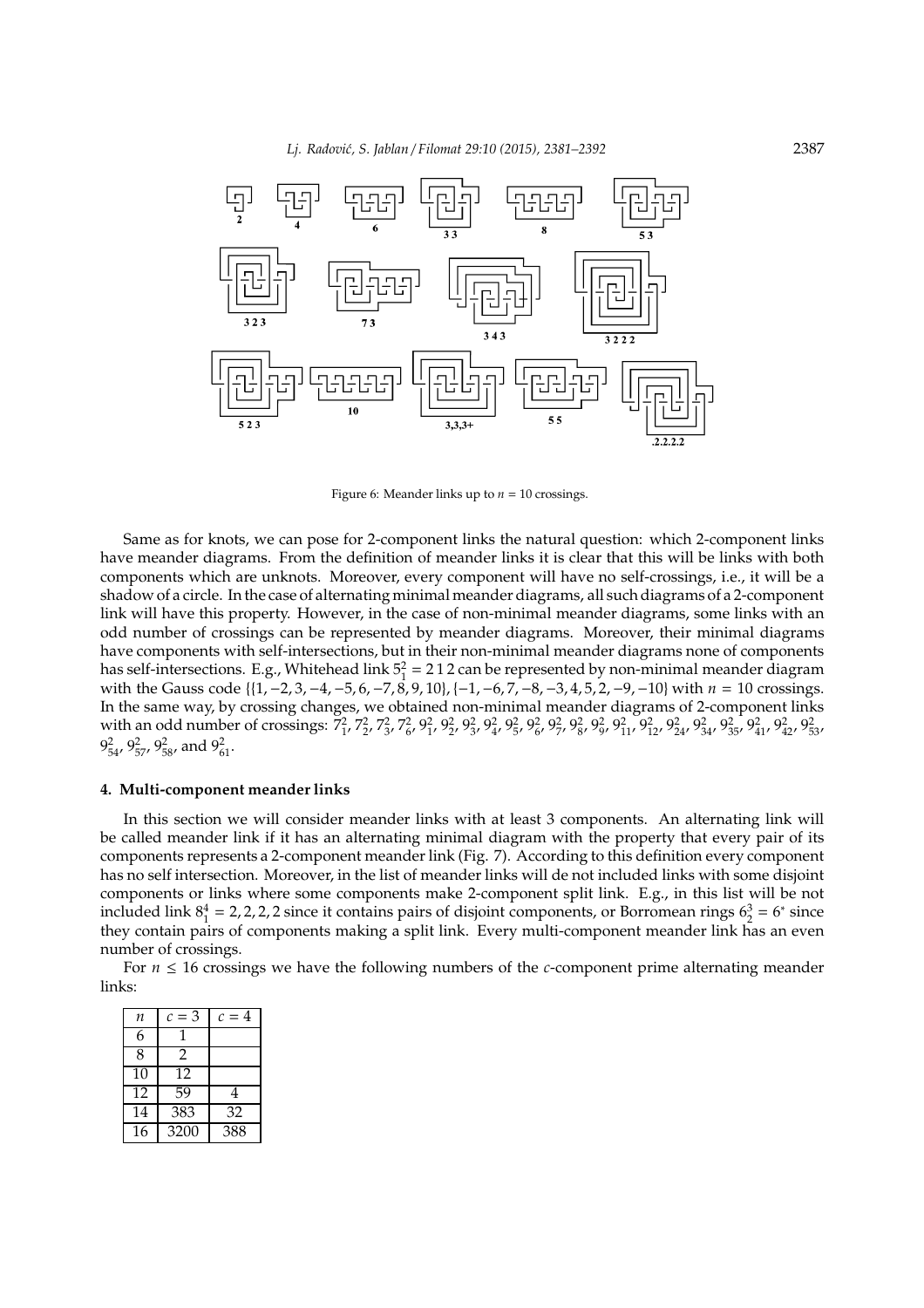

Figure 7: A 3-component and 4-component meander link with *n* = 16 crossings.

Multi-component meander links are selected from the unpublished lists of links derived by Morwen Thistlethwaite, using the criteria that every component of a multi-component meander link has no selfintersection and that every 2-component sublink of a meander multi-component link is a 2-component meander link.

In Table 5 are given all meander links with at most *n* = 12 crossings. Every link is given by its standard symbol from the Rolfsen's book [7] or from Thistlethwaite's list, by its Conway symbol, meander Dowker-Thistethwaite code and Gauss code. In Table 5 are not given symbols from Thistlethwaite's list, because there is no standardized notation for links with  $n \geq 12$  crossings.

The next question is: which multi-component links can be represented by meander diagrams. Same as before, all multi-component meander links belong to their corresponding families: if *p* is a twist in some meander link, its replacement by  $p + 2$  results in the meander link with the same number of components.

#### **5. Sum of meander knots and links**

For two open meander sequences we can define a *sum or concatenation*: the operation of joining their Dyck words and connecting the second loose end of the first with the first loose end of the second and making a closure in order to obtain a meander knot or link (*KL*) diagram (Fig. 8). The same definition extends to meander knots and links where we concatenate the meander parts of their Gauss codes. From the parity reasons, the sum of two meander knot diagrams or the sum of two meander link diagrams is a meander link diagram, and the sum of a meander knot diagram and meander link diagram or *vice versa* is a meander knot diagram. Sum of a meander knot diagram and its mirror image is a 2-component unlink. An interesting question is to analyze sums of meander *KL* diagrams from the point of view of tangle operations which can be recognized from Conway symbols of *KL*s and their sums. Some artistic meander knots and links can be obtained by iterative sum (Fig. 9).

#### **6. Semi-meander or ordered Gauss code knots**

In the case of meanders the axis of a meander is infinite. If the axis is finite, as the result we obtain semi-meanders, where after the end(s) of the axis meander curve can pass from one side of the axis to the other without crossing the axis. A Gauss code of every knot depends from the choice of the initial (basic) point belonging to some arc and from the orientation of the knot. This means that every rotation or reversal of a sequence of length 2*n* representing a Gauss code of a knot with *n* crossings represents the same (non-oriented) knot. A Gauss code will be called *ordered* if the absolute value of the first part of its Gauss code is the sequence 1, 2, . . . , *n*. An alternating knot will be called *Gauss code ordered* (OGC) or *semi-meander* knot if it has at least one minimal diagram with ordered Gauss code. The name *semi-meander knot* follows from the fact that the shadow of such a knot represents a meander or semi-meander. It is clear that every meander knot is GCO, and that meander knots represent the proper subset of GCO knots. For OGC knots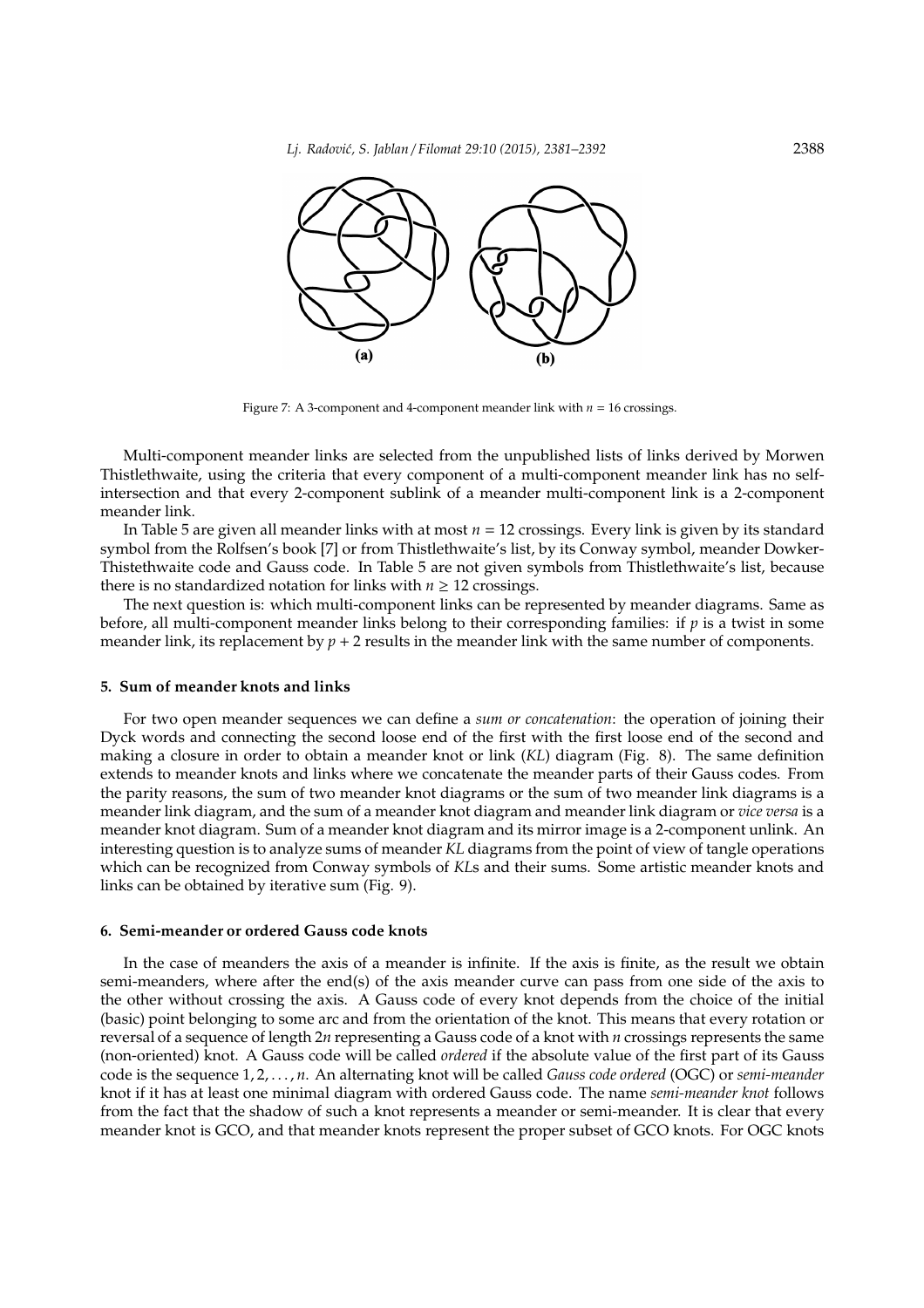

Figure 8: Sum of a 39-crossing meander knot and 48-crossing meander link giving the 87-crossing meander knot.



Figure 9: A 48-crossing meander link obtained by iterative sum.

there is no parity restriction to the number of crossings, so there exist OGC knots which are not meander knots: OGC knots with an even number of crossings. Moreover, some OGC knots with an odd number of crossings are not meander knots, e.g., knot  $7_6 = 2212$  which has two minimal diagrams, and among them only one is OGC diagram with ordered Gauss code {1, −2, 3, −4, 5, −6, 7, −5, 4,−1, 2,−7, 6, −3}. Every OGC diagram is completely determined by the second half of its ordered Gauss code, which will be called short Gauss code. Fig. 10 shows all semi-meander knots with  $n \le 7$  crossings which are not meander knots, and Fig. 11 their checker-board colorings. All alternating OGC knots are members of their corresponding knot families.

First alternating knots which are not OGC knots occur for  $n = 8$ , and they are knots  $8_{16} = .2.20$  and  $8_{18} = 8^*$ , for  $n = 9$  there are 6 knots that are not OGC:  $9_{29} = .2.2 \cdot 0.2$ ,  $9_{32} = .2 \cdot 1.2 \cdot 0.9_{33} = .2 \cdot 1.2$ ,  $9_{34} = 8^*2 \cdot 0.9$  $9_{40} = 9^*$ ,  $9_41 = 20 : 20 : 20$ , *etc.* In the following table is given the number of alternating knots with *n* crossings ( $3 \le n \le 12$ ), the number of OGC knots, and the number of OGC knots that are not meander knots.

In Table 6 are given all alternating OGC knots with  $4 ≤ n ≤ 9$  crossings which are not meander knots. Every knot is given by its standard symbol, Conway symbol, OGC diagram Dowker-Thistlethwaite code and short OGC Gauss code.

In the following table is given the number of non-alternating knots for a given number of crossings *n*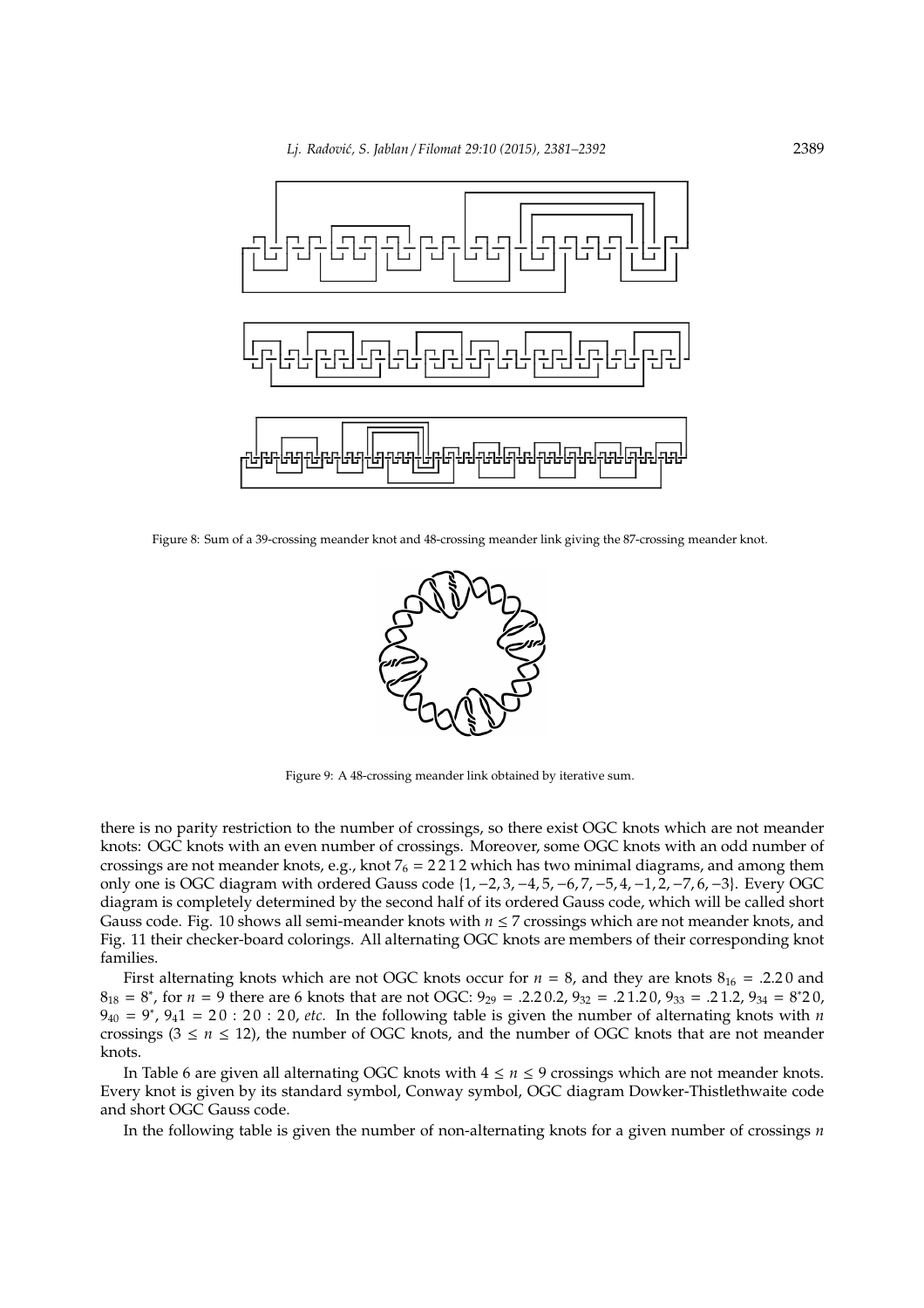

Figure 10: Semi-meander knots with *n* ≤ 7 crossings which are not meander knots.



Figure 11: Checker-board colorings of knots from Fig. 10.

 $(8 \le n \le 12)$ , the number of OGC knots, and the number of OGC knots which are not meander knots:

| п | No. of knots   OGC |     | OGC non-meander |
|---|--------------------|-----|-----------------|
|   |                    |     |                 |
|   |                    |     |                 |
|   |                    | 39  |                 |
|   | 187                | 141 | 73              |
|   | 2 Q                |     |                 |

In Table 7 are given OGC diagrams of all non-alternating knots with *n* ≤ 10 crossings which don't have a meander diagram with the number of crossings equal to the crossing number. Every knot is given by its standard symbol, Conway symbol, OGC diagram Dowker-Thistlethwaite code and short OGC Gauss code.

For knots that don't have minimal OGC diagrams, we can search for their non-minimal OGC diagrams. Notice that some knots that can be represented only by a non-minimal meander diagram can have nonminimal OGC diagram with a smaller number of crossings. E.g., knot  $9_{49} = -20$  :  $-20$  :  $-20$  has a meander diagram given by the short Gauss code {7, −4, 3, −8, 9, 2, 5,−6, −1, −10, 11} with *n* = 11 crossings, and nonminimal OGC diagram {−2, 5, −6, 1, −10,−3, 4, −9, 8, −7} with *n* = 10 crossings. We have not succeeded to find meander diagrams for only three knots with  $n = 10$  crossings,  $10_{96} = .2.21.2$ ,  $10_{99} = .2.2.20.20$ , and  $10_{123} = 10<sup>*</sup>$ . Knowing that knot  $10_{99}$  has a minimal OGC diagram given by the short Gauss code {−4, 5, −8, 1, −2, 9,−10, 3, −6, 7}, that knots 10<sup>96</sup> has non-minimal OGC diagram given by the short Gauss code {−6, 5, −12, 7, 2, −1, 8, 11, −4, 3, −10, 9} with *n* = 12 crossings, and that knot 10<sub>123</sub> has non-minimal OGC diagram given by the short Gauss code {−6, 1, −8, 11, 4, −3, 10, −9, −2, 5,−12, 7} with *n* = 12 crossings, we have the following theorem:

**Theorem 6.1.** *Every knot with at most n* = 10 *crossings has an OGC diagram.*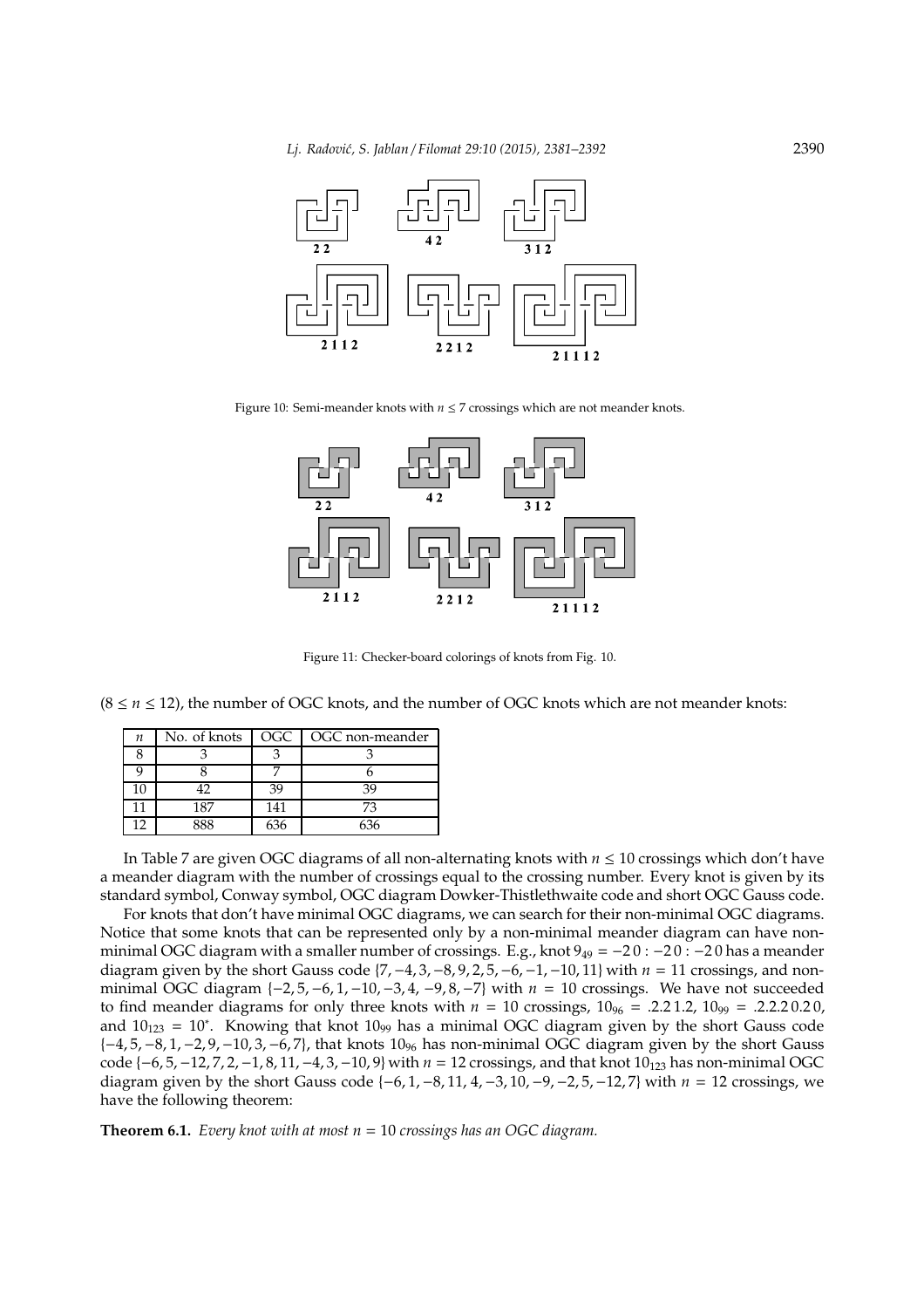**Conjecture 6.2.** *Every rational knot is OGC knot.*

**Conjecture 6.3.** *Every knot has an OGC diagram.*

# *6.1. Product of OGC knots*

**Definition 6.4.** *A graph consisting of a circle and n chords joining* 2*n di*ff*erent points on it is called chord diagram of order n.*

Planar diagrams of oriented knots are characterized by their Gauss diagrams. A Gauss diagram of a classical knot projection is an oriented circle considered as the preimage of the immersed circle with chords connecting the preimages of each crossing. To maintain information about overcrossings and undercrossings, the chords are oriented toward the undercrossing point and can be also signed in accordance with crossing signs.

Fig. 12 shows the chord diagram of a figure-eight knot given by the Gauss code {1, −2, 3, −4, 2, −1, 4, −3}. Following the orientation of the circle we draw the sequence of numbers  $1, -2, 3, -4, 2, -1, 4, -3$  and join  $(1, -1)$ ,  $(2, -2)$ ,  $(3, -3)$ , and  $(4, -4)$  by oriented chords.



Figure 12: Chord diagram of figure-eight knot.

Let be given two alternating OGC knots with the same number of crossings *n* with their ordered Gauss codes  $G_1$  and  $G_2$ . If in  $G_1$  and  $G_2$  every first half of the code is the sequence of *n* numbers beginning with 1 and the absolute value of this sequence is  $1, 2, ..., n$ ,  $G'_1$  and  $G'_2$  are the second halves of the codes, the new Gauss code obtained as concatenation of  $G'_1$  and  $-G'_2$  we call the *product* of ordered Gauss codes  $G_1$  and  $G_2$ .

## **Theorem 6.5.** *Product of ordered Gauss codes can be transformed into an ordered Gauss code.*

This statement follows immediately from the fact that the first half of the code obtained by the concatenation contains *n* different numbers. Such a product of ordered Gauss codes is well defined only for knots with the same odd number of crossings, and for knots with an even number of crossings it results in nonrealizable Gauss codes. E.g., from ordered Gauss codes {1, −2, 3, −4, 5, −6, 7,−8,9, −7, 6, −5, 4, −3, 2, −1, 8,−9} and  $\{1, -2, 3, -4, 5, -6, 7, -8, 9, -5, 4, -3, 2, -1, 6, -7, 8, -9\}$  of knots  $9_2 = 72$  and  $9_4 = 54$  we obtain the code of the product { $-7, 6, -5, 4, -3, 2, -1, 8, -9, 5, -4, 3, -2, 1, -6, 7, -8, 9$ }, corresponding to the knot  $9_6 = 522$ . By using chord diagrams of the knots, the product can be modeled if we take second halves of chord diagrams, make from them an oriented circle and join the corresponding points defining chords (Fig. 13). It is clear that the product of a knot with an odd number of crossings given by its ordered Gauss code and its mirror image represents an unknot. Product of every knot with an odd number of crossings 2*n* + 1 with itself is a torus knot  $T(2n + 1, 2)$ , i.e., knot  $3<sub>1</sub>$ ,  $5<sub>1</sub>$ ,  $7<sub>1</sub>$ ,  $9<sub>1</sub>$ , ...

For ordered Gauss codes *G*<sup>1</sup> and *G*<sup>2</sup> of knots with the same even number of crossings we can define another kind of product, resulting in a meander link given by the Gauss code {{*G*<sub>1</sub>}, {*G*<sub>2</sub>}}. E.g., the product of Gauss codes {1, −2, 3, −4, 5, −6, 7, −8, 6,−5, 4,−3, 2, −1, 8, −7}and {1, −2, 3, −4, 5, −6, 7, −8, 4, −3, 2, −1, 8, −7, 6,  $-5$ } of knots  $8_1 = 62$  and  $8_3 = 44$  is the Gauss code {{6,  $-5$ , 4,  $-3$ , 2,  $-1$ , 8,  $-7$ }, { $-4$ , 3,  $-2$ , 1,  $-8$ , 7,  $-6$ , 5}} of the meander link  $8^2_1 = 8$ .